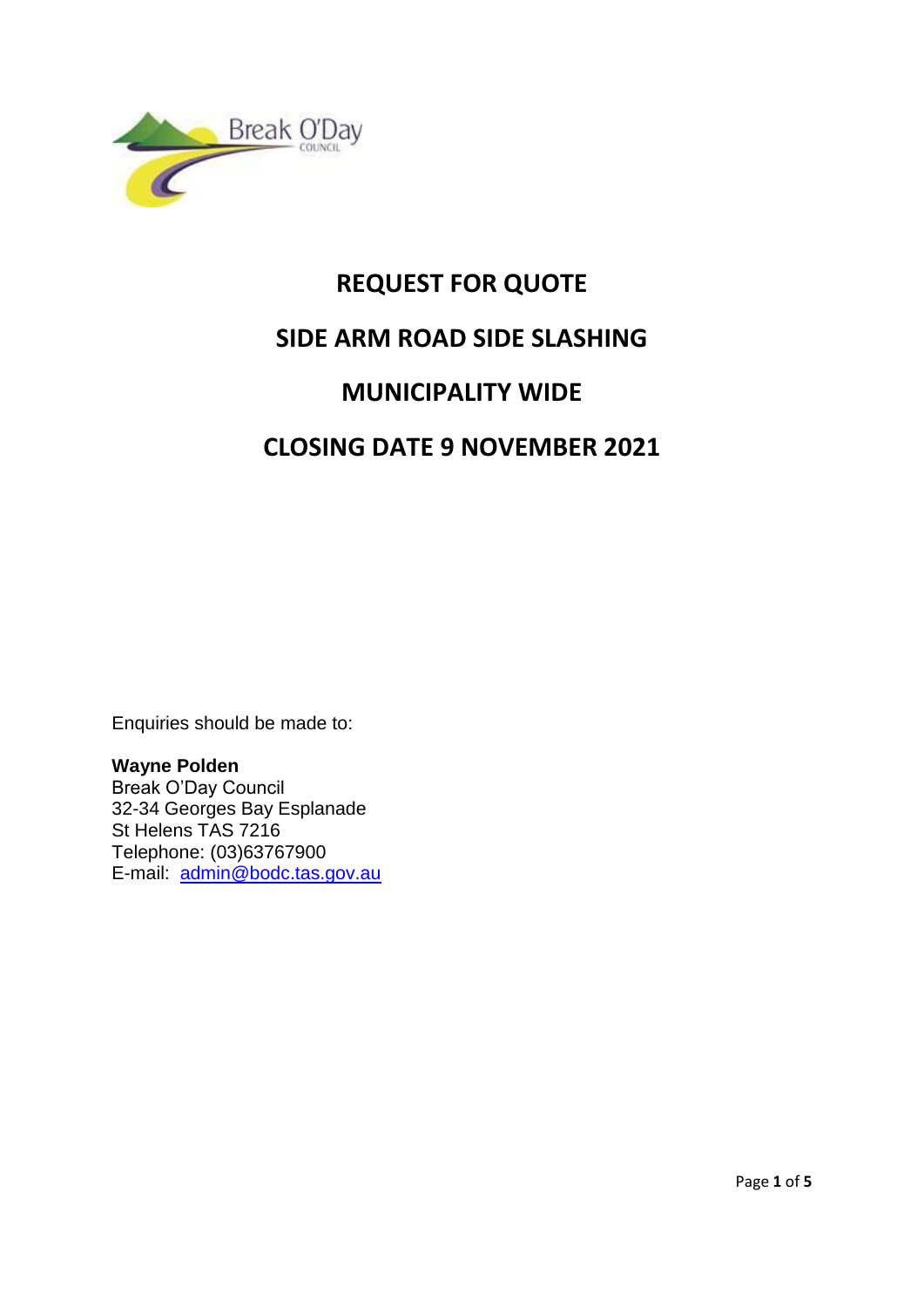

#### **1 GENERAL**

Break O'Day Council is seeking quotes for side arm road side slashing within the Break O'Day Municipality.

The successful Contractor shall be required to:

- Provide cost effective side arm road side slashing on various roads throughout the municipality for the 2021/2022 & 2022/2023 financial years.
- Actual roads will be determined between the successful contractor and Council's Works Operations Manager, Wayne Polden.
- Quotes will be based on an hourly rate and must include **all costs** associated with providing the service; including but not limited to – machinery, vehicle, fuel, labour and traffic management.

#### **2 GENERAL INFORMATION**

Proponents shall provide the following information:

- A brief profile (resume) of proposed key personnel who will be dealing with Council Officers in relation to the provision of services.
- Details of previous experience relevant to services required to undertake this contract.
- Details of referees who can provide comment relating to the applicants experience similar to that required under this contract.
- Completion of Schedule 1.
- Signed "Briefing Acknowledgement" of having read and being able to comply with the requirements of Council's Contractor Health and Safety Handbook – Version 16.
- Council reserves the right to engage other contractors to undertake additional work on an as needs basis independent of this agreement.

### **3 PAYMENT FOR SERVICES**

The successful contractor shall submit an invoice at the completion of services listing each road and the number of hours spent at each. Monthly invoices will be accepted.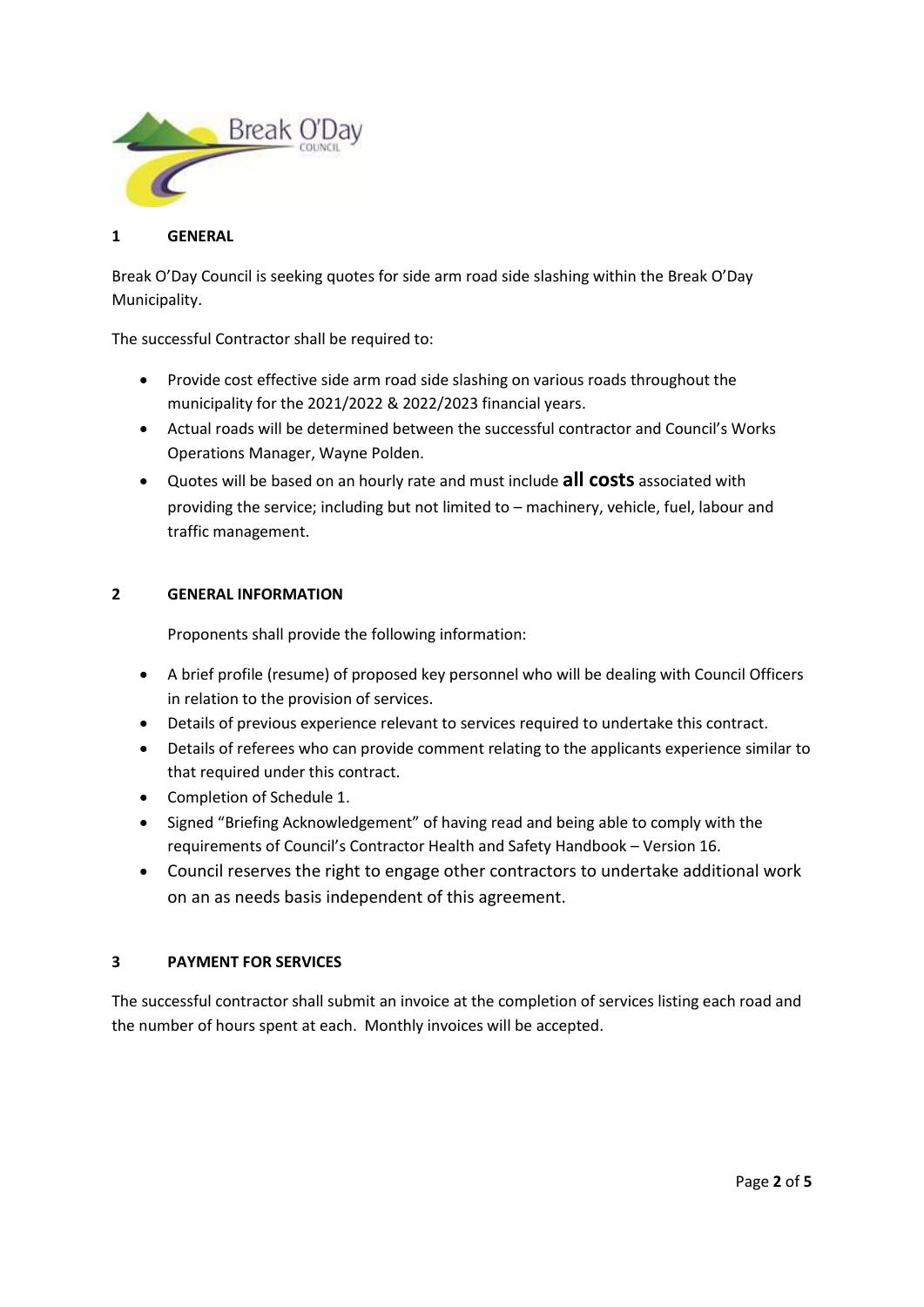## **4 Contractor Health & Safety Handbook**

The contractor must familiarise themselves with Council's Contractor Health & Safety Handbook - Version 16 and ensure that they are able to comply with the requirements of the handbook including:

- Workplace Health & Safety Requirements (including COVID-19 compliance)
- General Health and Safety
- Hazardous Works
- Emergency Management
- Conduct
- Liabilities and Insurances

## **5 Plant, Equipment etc.**

The contractor shall provide and maintain sufficient plant and equipment to carry out the works and services specified in a thorough and efficient manner.

Council will not be liable for any expenses incurred by the contractor as a result of breakdown of machinery or any damage caused by the contractor, employees of the contractor or machinery. Time lost due to these circumstances will not be charged to Council.

The contractor is responsible for the supply and maintenance of their own vehicles, including all fuel and running costs.

The contractor is responsible for providing all traffic management signs and personnel to complete the service.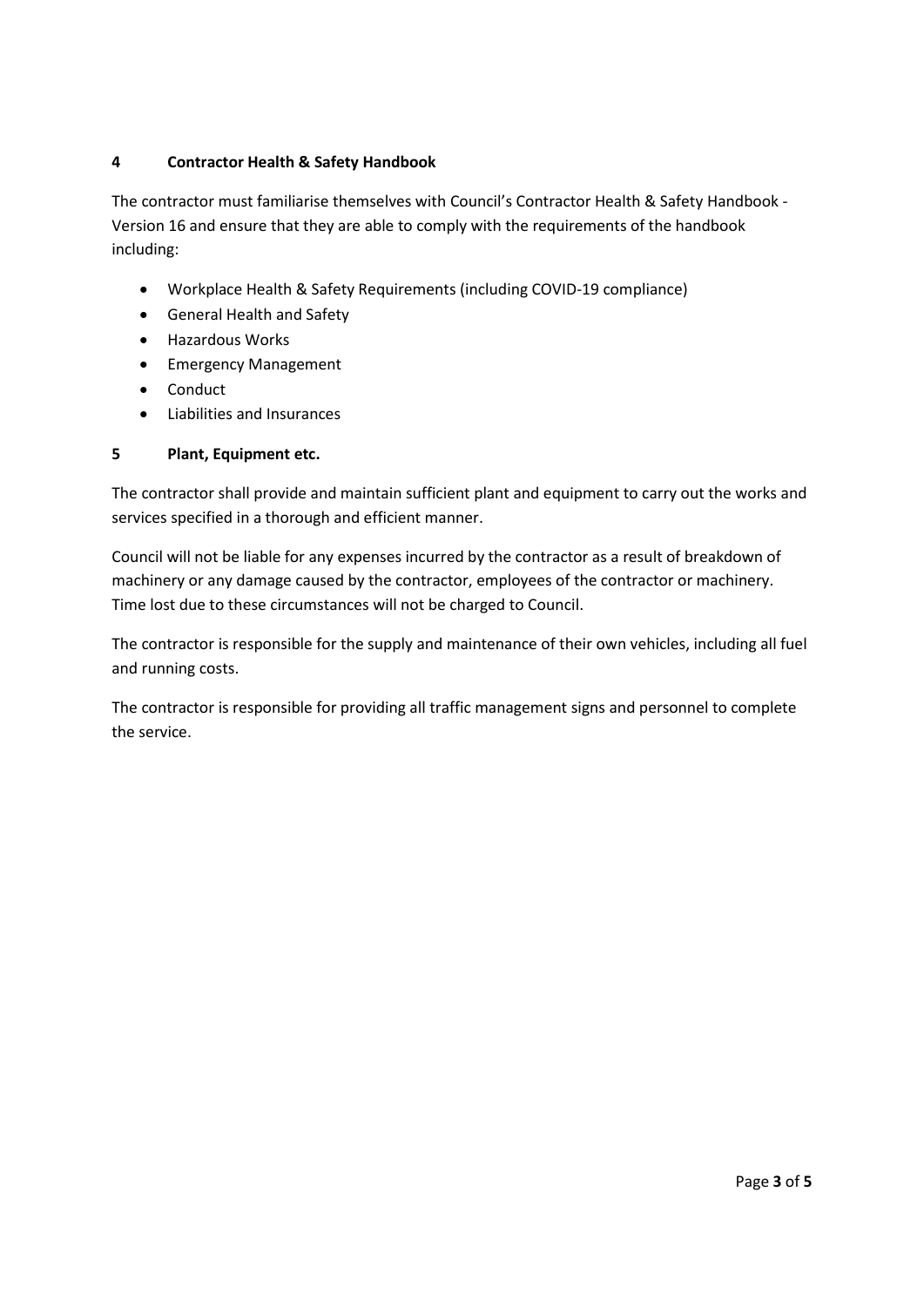# **Schedule 1: Quoted Rates**

|                                                                            |                       | Rate excluding GST |                  |
|----------------------------------------------------------------------------|-----------------------|--------------------|------------------|
| Plant/Equipment                                                            | (A) TOTAL             | (B) Service        | (C) TOTAL \$     |
|                                                                            | Service               | rate               | $(A) \times (B)$ |
|                                                                            | Hours <sup>(i)</sup>  | $$/$ Hr $(i)$      |                  |
| List all machinery to be used<br>including vehicle registration<br>number. | 600/financial<br>year |                    |                  |

NOTES:

- (i) The total number of hours required to complete the slashing service will be up to a maximum 600 hours / financial year.
- (ii) The quoted hourly rate must include the cost of all vehicles/machinery to be used.

#### **6 Termination of Agreement**

The agreement may be terminated by either party by giving seven (7) days written notice. Where there is a significant safety violation that is deemed by the Council to have occurred, Council reserves the right to terminate the agreement immediately.

## **7 In-Confidence**

All submissions to Council are In-Confidence and will not to be disclosed to other parties.